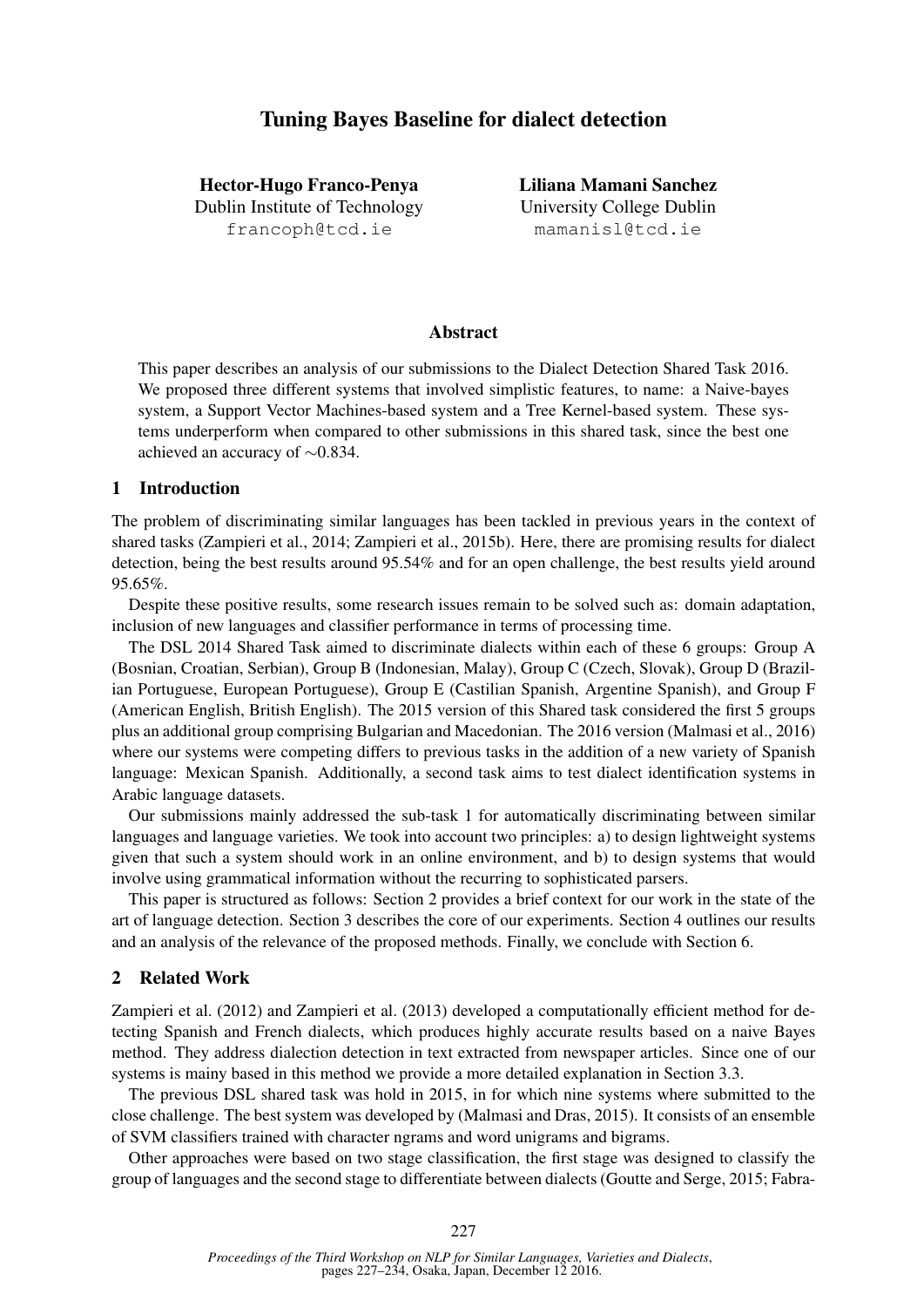Boluda et al., 2015; Acs et al., 2015). Zampieri et al. (2015a) created a system based on Support Vector Machines that has features in form of TF-IDF and also token base back-off (Jauhiainen et al., 2015), an interesting method that split unknown tokens (unknown in the training data sets) into character n-grams until it is found some examples on the training data set that can be use to derived probabilities.

# 3 Methods

This section briefly describes the resources and methods used to develop our systems.

#### 3.1 Datasets

The training datasets provided by the shared task organizers were created based on text from newspapers articles. One in-domain test set and also two out of domain twitter base data sets were made available for testing purposes; these two twitter data sets were collected in a different manner to the news dataset.

### 3.2 Pre-processing

Punctuation marks, brackets, parenthesis, hyphens, and multiple blank spaces were removed. Also, sentences were standardized to be all in upper-case. This pre-processing simplifies the text and that could be beneficial on classification tasks with scarce amount of training data, but could also lose relevant information for the classification, for instance (Tan et al., 2012) claim that in Malaysian numbers are written with decimal point while in Indonesian are written using colons.

#### 3.3 Naive Bayes, bi-gram language model

Our best system is a re-creation of the lightweight naive bayes bi-gram-word classification model described in (Zampieri et al., 2015a; Zampieri et al., 2013; Zampieri et al., 2012; Zampieri and Gebre, 2012; Tiedemann and Ljubešić, 2012; Baldwin and Lui, 2010) for detecting Spanish dialects, Portuguese dialects (from Brazil or Portugal), between Bosnian, Croatian and Serbian, and other languages. This model has been extensively tested in different scenarios in the aforementioned works and we deemed it was a good starting point for our experiment and it seemed less demanding in terms of processing times. Its implementation was also described in language identification studies (Tiedemann and Ljubešić, 2012).

The formula used to calculate the likelihood of a given text belonging to a language or dialect  $L$  is:

$$
P(L|text) = argmax_{L} \sum_{i=1}^{N} log(P_l(n_i|L)) + log(P(L)))
$$
\n(1)

where N is the number of *n*-grams,  $P_l(n_i|L)$  is the Laplace probability of the  $n_i$  *n*-gram appearing on the language model L and  $P(L)$  is the ratio of the number of n-grams used to build the language model L divided by the total amount of *n*-grams used to build all language models.

$$
P_l(ng|L) = \frac{C(ng|L) + \alpha}{N + B} \tag{2}
$$

where  $\alpha = 1$ .  $C(nq|L)$  is the number of times the *n*-gram ng appears on the text used to build the language model L. N is the total number of n-grams extracted from the text used to build L, and B is the total number of unique  $n$ -grams found at the text used to build the language model  $L$ .

The best results on the discerning western languages development data set where reach using bi-grams, therefore bi-grams models where used to for both tasks.

### 3.4 SVM

Support Vector Machines are among the most used algorithms for classification problems. Baldwin and Lui (2010) successfully used SVMs in language identification. It was also used in previous shared tasks in different setups (Purver, 2014; Zampieri et al., 2015a; Malmasi and Dras, 2015).

Each unique word on the train data set was assigned a unique index. Using these indexes, a sparse vector was created for each sentence of the training and testing data set. Words which did not appear on the training data set were ignored. The appearance of a word was flagged as a single occurrence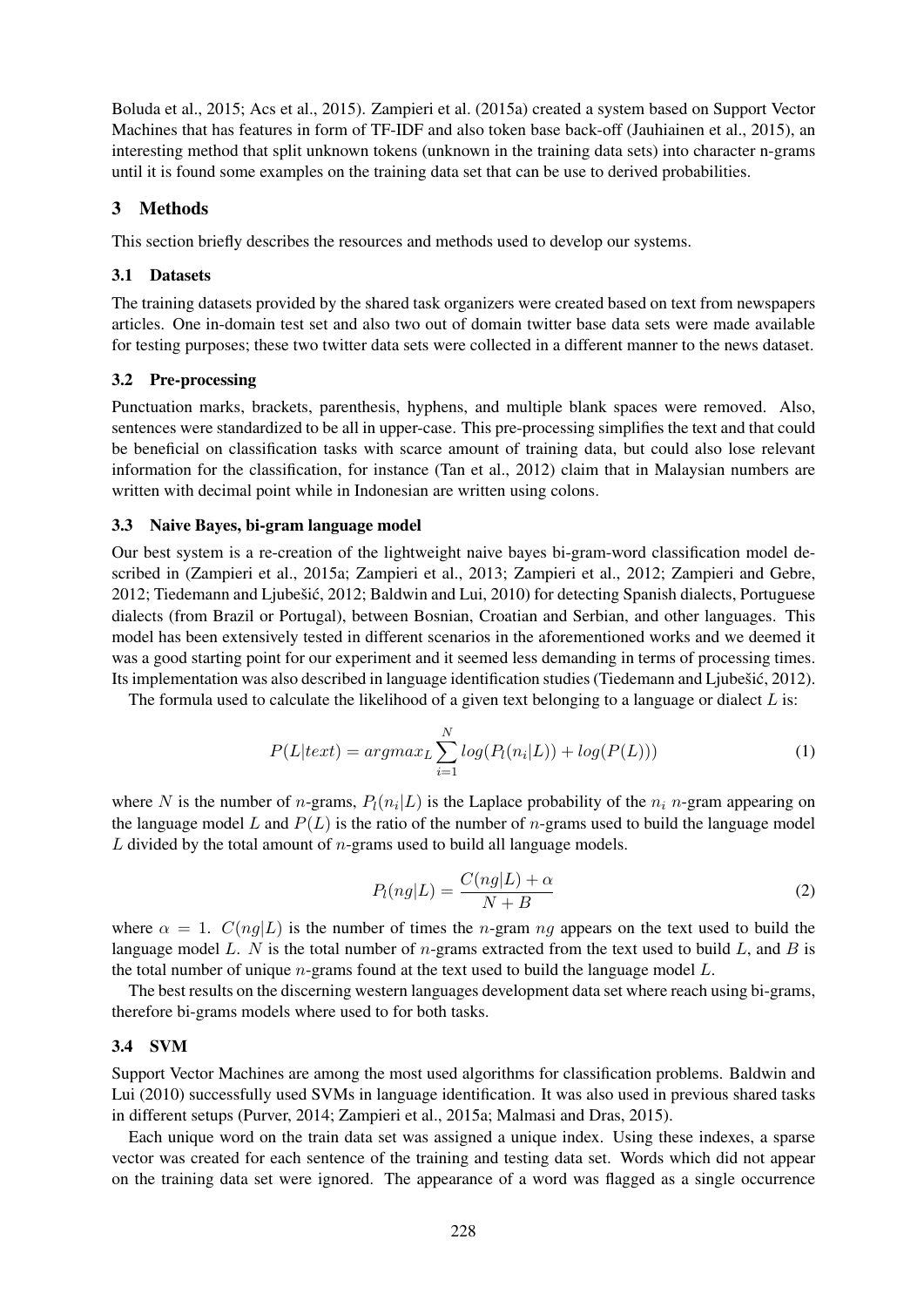on the projected vector independently of how many times that word appeared on the sentence. For this experiment the multi-class setup of lib-SMV was used.

# 4 Analysis of Results

This shared task is about classifying sentences, and context plays a crucial role. Nonetheless, the authors think it is worth to discuss the importance of dialect detection when the dialect of a short piece of language cannot be detected by neither humans or machines.

Two scenarios appear likely: a) such piece of language is standard amongst language variations and understood by the great majority of native speakers of the corresponding language, or b) It is too specific in a dialect and in a register within that dialect that there is there is no body of comparison that allows detection.

For the second case, let us consider the domain register of the dataset used during the training phase of the experiments.

# 4.1 Training times

The naive Bayes model is quickly trained because it just requires to calculate n-grams probabilities and has a linear computational cost (see Table 1). SVM is has a quadratic computational time, and the training time is measured in hours or minutes, except for the Arabic data set, which is measured in seconds due to its small size.

All experiments were done in a laptop with an Intel Core i7-5600U processor at 2.60GHz with 2 Cores and 16GB of RAM.

| Method       | Sub-task | <b>Set</b> | unigrams        | bigrams         |
|--------------|----------|------------|-----------------|-----------------|
| <b>SVM</b>   |          | train      | 5.5 hours       | 5 hours         |
| <b>SVM</b>   |          | train      | 30 seconds      | 12 seconds      |
| <b>SVM</b>   |          | dev        | 20 minutes      | 14 minutes      |
| <b>Bayes</b> |          | train      | 11 seconds      | 17 seconds      |
| <b>Bayes</b> |          | train      | $\leq$ 1 second | $\leq$ 1 second |
| <b>Bayes</b> |          | dev        | $<$ 1 second    | $\leq$ 1 second |

Table 1: Training times for both training datasets: Sub-task 1(for Roman Alphabet Languages) and Sub-task 2 (for the Arabic language)

# 5 Overview

The official results for our submissions are shown in Table 2. They correspond to two of the systems described in Section 3. This table shows the accuracy, micro and macro and weighted F1 for each of the submitted classifications. Test set A is the in-domain composed by text from newspaper articles. Test datasets B1 and B2 are composed by text extracted from twitter microposts, in two different ways. Test set C is composed by Arabic text extracted by Automatic Speech Recognition.

| <b>Test Set</b> | <b>Run</b>  | <b>Accuracy</b> | F1 (micro) | F1 (macro) | F1 (weighted) |
|-----------------|-------------|-----------------|------------|------------|---------------|
| Α               | run1(Bayes) | 0.8377          | 0.8377     | 0.8317     | 0.8317        |
| A               | run2(SVM)   | 0.5848          | 0.5848     | 0.5802     | 0.5802        |
| B <sub>1</sub>  | run1(Bayes) | 0.806           | 0.806      | 0.5667     | 0.7934        |
| B <sub>1</sub>  | run2(SVM)   | 0.594           | 0.594      | 0.3949     | 0.4739        |
| B <sub>2</sub>  | run1(Bayes) | 0.74            | 0.74       | 0.4543     | 0.7268        |
| B2              | run2(SVM)   | 0.588           | 0.588      | 0.3394     | 0.543         |
| $\mathsf{C}$    | run1(Bayes) | 0.3584          | 0.3584     | 0.3492     | 0.3455        |

Table 2: Results for all runs (for the closed track)

Table 3 shows the confusion matrix for the in-domain test set A per language. When a word cannot be identified as belonging to any language model the system classifies as "bs" by default, that is why the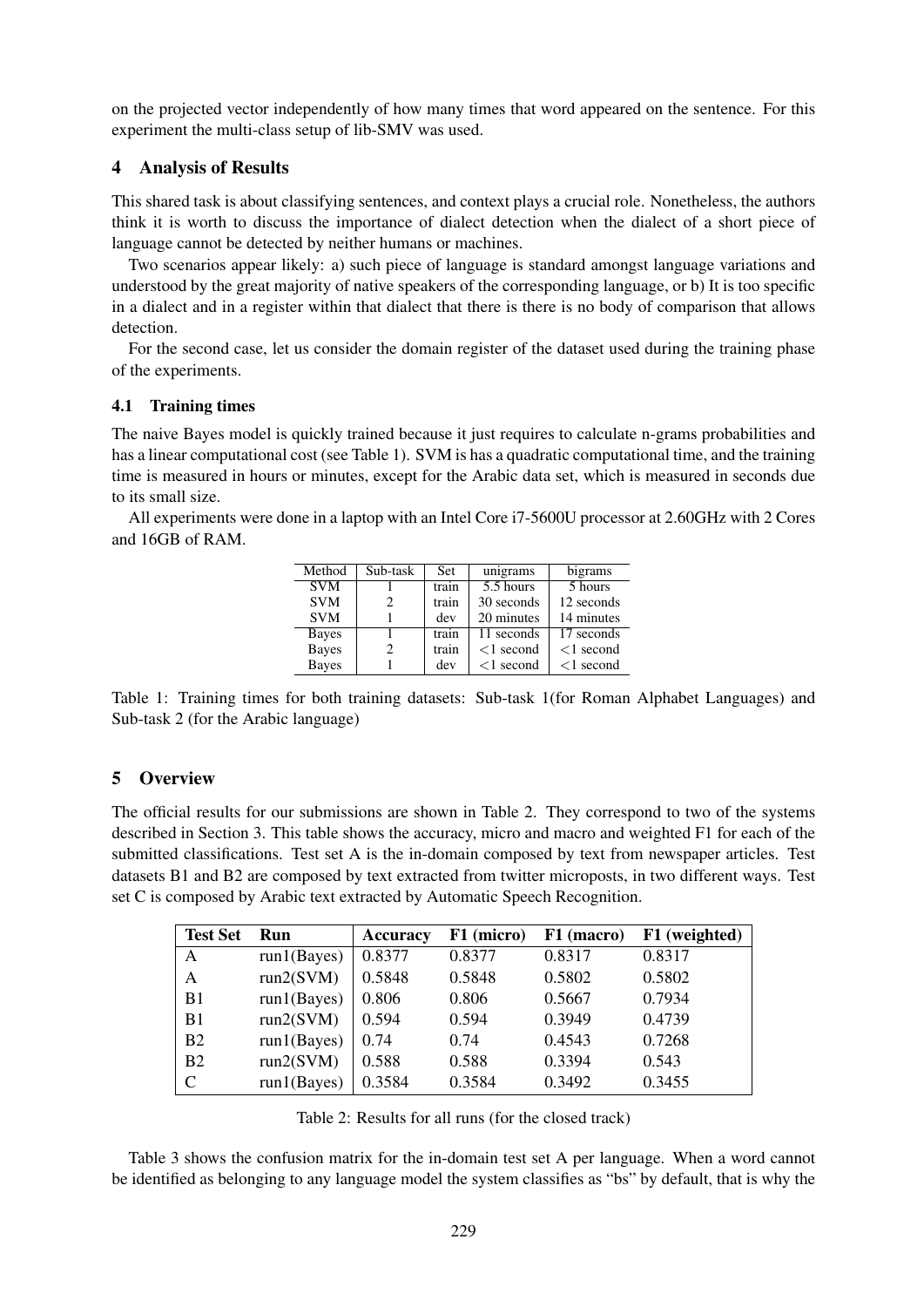

Figure 1: Accuracy graph for Lidstone smoothing factor (development data set)

first column (predicted bs) shows more false positives than other languages. This confusion table shows that the system classifies the language of a sentence with an accuracy of about 99.5%.

|            | $bs+hr+sr$ | es   | $_{\rm fr}$ | id-my | рt   |
|------------|------------|------|-------------|-------|------|
| $bs+hr+sr$ | 2994       |      |             |       |      |
| es         |            | 2994 |             |       |      |
| fr         | Q          |      | 1989        |       |      |
| id-my      |            |      |             | 1988  |      |
| pt         |            |      |             |       | 1995 |

Table 3: Language confusion matrix

Table 4 shows the confusion matrix for all dialects. Table 5 shows Precision, Recall and F1 of each dialect, in domain test set. Here the Indonesian and Malasian (Group B) show the highest F1-scores, and Bosnian, Croatian and Serbian (group A) show the lowest F1-scores.

Table 6 shows the confusion matrix for the twitter testing data sets B1 and B2, the tables are simplified because there are only testing samples for group D:Portuguese and group A: Bosnian, Croatian and Serbian, rows corresponding to other dialects where removed as only contain zeros, but those dialects may appear in the column section to identify false positives, which in this case are es-es, fr-fr and id.

| B1      | bs             | es-ar | es-es          | es-mx | fr-ca | $fr-fr$        | hr  | id  | my  | pt-br | pt-pt | <b>Sr</b> |
|---------|----------------|-------|----------------|-------|-------|----------------|-----|-----|-----|-------|-------|-----------|
| bs      | 500            |       | $\overline{2}$ |       |       |                | 247 |     |     |       |       | 251       |
| es-ar   |                | 861   | 126            | 12    |       |                | 1   |     |     |       |       |           |
| es-es   | 2              | 70    | 909            | 16    |       |                |     |     |     |       |       |           |
| es-mx   |                | 191   | 350            | 459   |       |                |     |     |     |       |       |           |
| fr-ca   |                |       |                |       | 863   | 137            |     |     |     |       |       |           |
| $fr-fr$ | 6              |       |                |       | 46    | 943            | 3   |     |     |       | 1     |           |
| hr      | 78             |       |                |       |       |                | 871 |     |     |       |       | 50        |
| id      | 5              | 1     |                |       |       | $\overline{2}$ |     | 976 | 14  |       |       |           |
| my      | $\overline{2}$ |       |                |       |       |                |     | 40  | 958 |       |       |           |
| pt-br   | 1              |       |                |       |       |                |     |     |     | 945   | 54    |           |
| pt-pt   | $\overline{2}$ |       | 1              |       |       | 1              |     |     |     | 95    | 901   |           |
| sr      | 79             |       |                |       |       |                | 52  |     |     | 1     |       | 866       |

Table 4: Confusion matrix results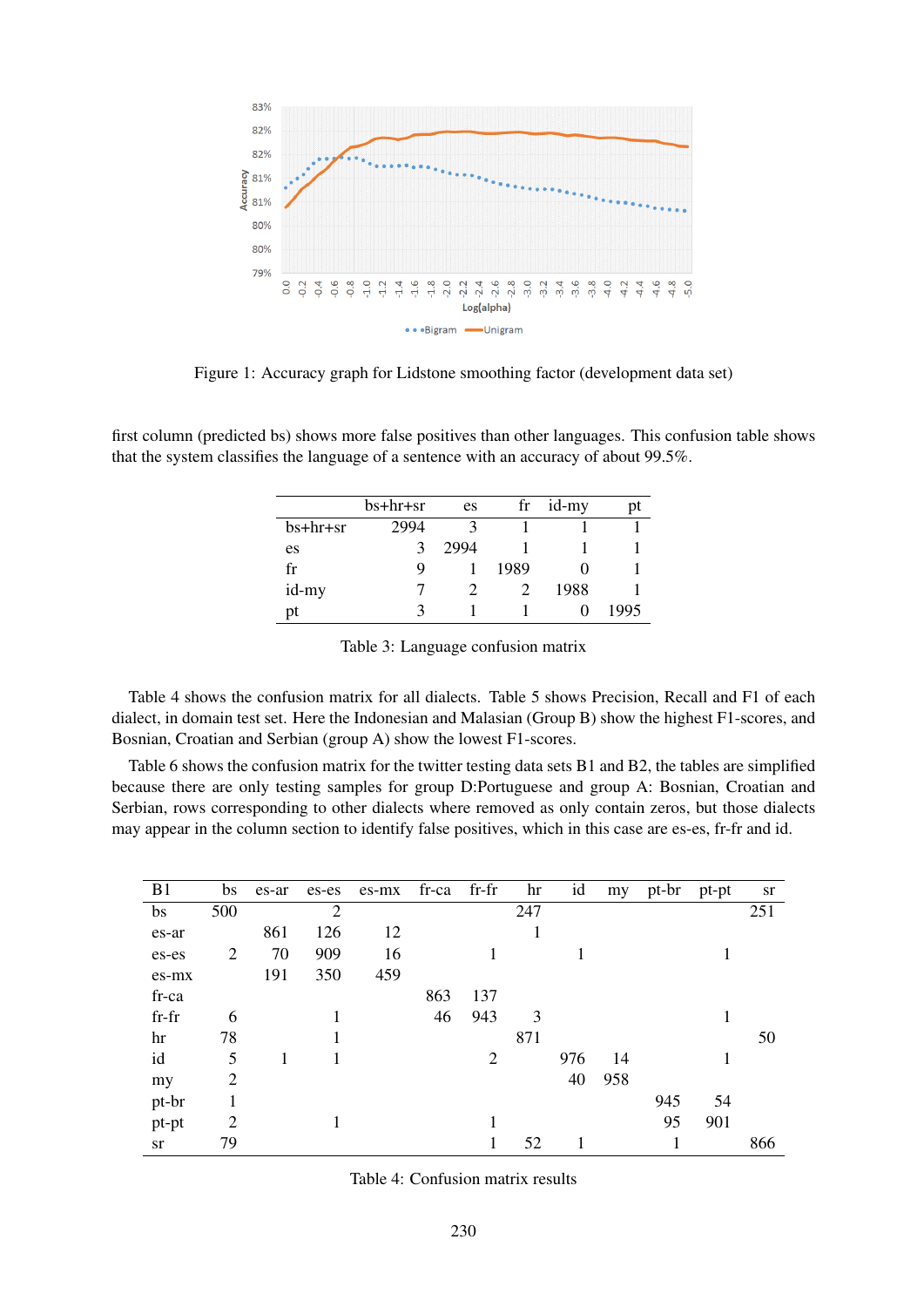

Figure 2: Accuracy graph for Lidstone smoothing factor for A (in-domain test).



Figure 3: Accuracy graph for Lidstone smoothing factor for B1 (first out-of-domain twitter data set)



Figure 4: Accuracy graph for Lidstone smoothing factor for B2 (second out-of-domain twitter data set)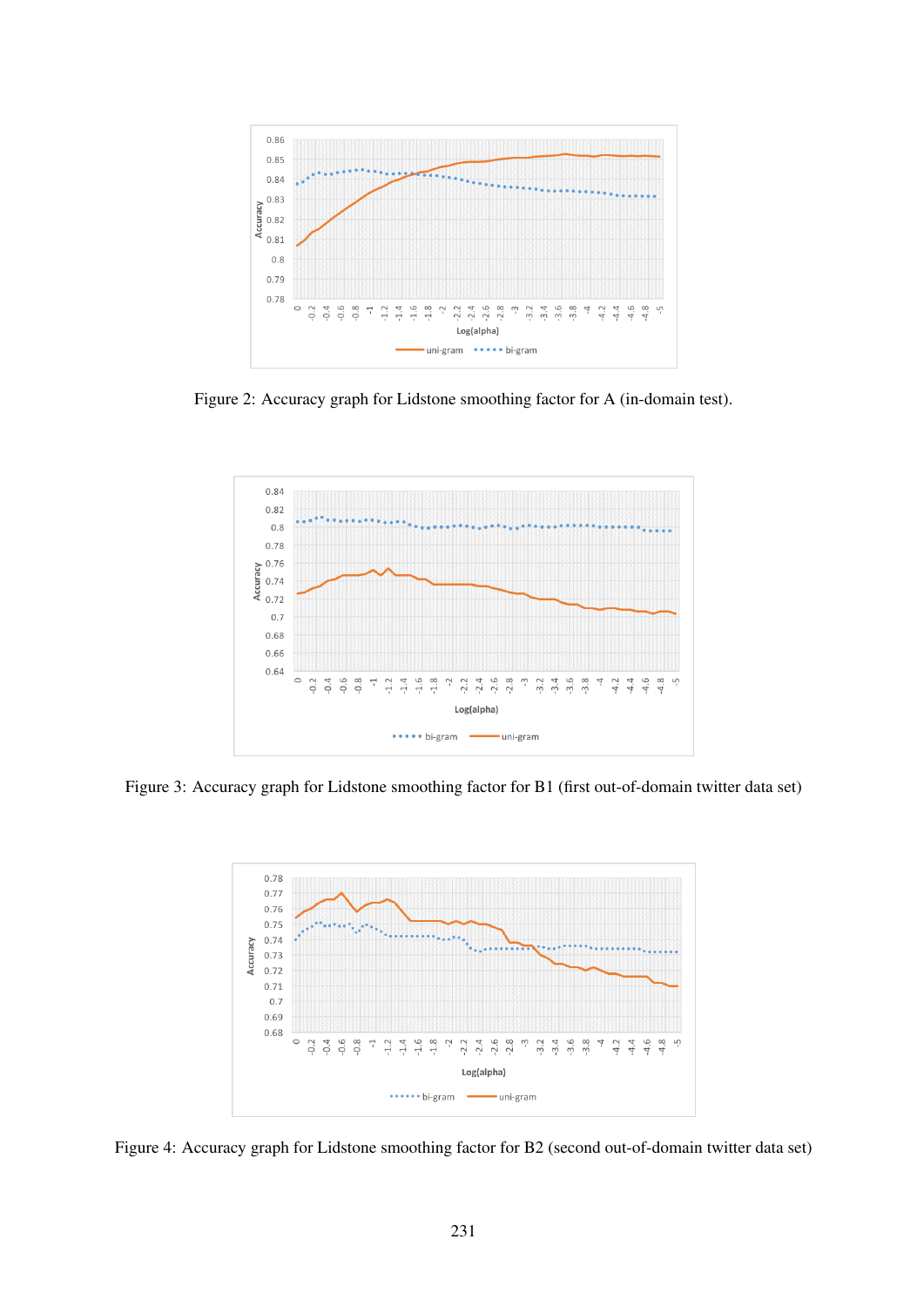|                                               |  | bs es-ar es-es es-mx fr-ca fr-fr hr id my pt-br pt-pt sr |  |  |  |  |
|-----------------------------------------------|--|----------------------------------------------------------|--|--|--|--|
| Precision 50 86 91 46 86 94 87 98 96 95 90 87 |  |                                                          |  |  |  |  |
| Recall   43 43 40 49 49 46 43 49 50 48 48 43  |  |                                                          |  |  |  |  |
| F1                                            |  | 46 58 55 47 62 62 57 65 65 63 63 57                      |  |  |  |  |

|                |                   | Predicted |    |            |       |        |         |    |  |  |  |
|----------------|-------------------|-----------|----|------------|-------|--------|---------|----|--|--|--|
|                | bs-hr-sr dialects |           |    | Portuguese |       | Others |         |    |  |  |  |
| B1             | bs                | hr        | sr | pt-br      | pt-pt | es-es  | $fr-fr$ | id |  |  |  |
| bs             | 36                | 6         | 56 |            |       |        |         |    |  |  |  |
| hr             | 2                 | 90        | 8  |            |       |        |         |    |  |  |  |
| <b>sr</b>      |                   |           | 99 |            |       |        |         |    |  |  |  |
| pt-br          |                   |           | ٠  | 99         |       |        |         |    |  |  |  |
| pt-pt          |                   |           | ٠  | 21         | 79    |        |         |    |  |  |  |
| B <sub>2</sub> | bs                | hr        | sr | pt-br      | pt-pt | es-es  | $fr-fr$ | id |  |  |  |
| bs             | 34                | 7         | 57 |            |       | 1      |         |    |  |  |  |
| hr             | 4                 | 87        | 9  |            |       |        |         |    |  |  |  |
| <b>sr</b>      |                   |           | 99 |            |       |        |         |    |  |  |  |
| pt-br          | 3                 |           | ٠  | 88         | 9     |        |         |    |  |  |  |
| pt-pt          | 2                 |           | ٠  | 34         | 62    |        |         |    |  |  |  |

Table 5: Precision, Recall and F1 of each dialect, in domain test set (in percentages)

Table 6: Simplified confusion matrix for the twitter test datasets B1 and B2.

#### 5.1 Lidstone smoothing factor

With Lidstone smoothing factor  $\alpha$  set to one, the probability formula results in the Laplace probability, however with  $\alpha < 1$  the probability results in Lidstone smoothing (Tan et al., 2012).

Extensive experimentation using Laplace probability has been carried out ( $\alpha = 1$ ) (Baldwin and Lui, 2010; Tan et al., 2012; Zampieri and Gebre, 2012; Zampieri et al., 2013; Zaidan and Callison-Burch, 2014), but non as far as the authors of this article know using an optimization of Lidstone smoothing.

An investigation carried out after the submission deadline for the experiment using the development set, shows that an accuracy of 80.4% for uni-grams using Laplace probabilities could be improved to 82.0% (increment of 1.6%) with Lidstone smoothing using an alpha value of  $\alpha = 0.01$ .

The tuning of the parameter  $\alpha$  seems to improve the uni-grams language model more than the bi-grams language model to the extent that the uni-gram model outperforms the bi-gram one. This is an important observation because it was believed that the bi-gram model outperforms the uni-gram model, and that is what happens with  $\alpha = 1$ , this is why the results of the bi-gram model where submitted to the shared task evaluation.

Figure 1 shows how the accuracy changes along with the parameter  $\alpha$ . The smallest the  $\alpha$  value the higher weight of infrequent words on the results of the experiment.

It is a plausible hypothesis that uni-gram models are less likely to capture name entities that consist on multiple words and therefore not only outperforms the bi-gram model but also adapts better to new domains. This expectation is not observed on the results show on other data sets, for instance Figure 2 shows a similar trend by the crossing point from which uni-grams outperform bi-grams  $10^{-1.6}$  is much lower than the one suggested by the development set  $10^{-0.6}$ . Also the out of domains data sets, B1 shows a graph for which bi-grams always outperform uni-grams (See Figure 3), and B2, shows opposite trends as the in-domain testing set (see Figure 3).

#### 6 Concluding Remarks

Observations on the tuning of the smoothing factor (Section 3.3) are important contributions of this work. This results indicates that with proper selection of the  $\alpha$  parameter the word base uni-gram model tends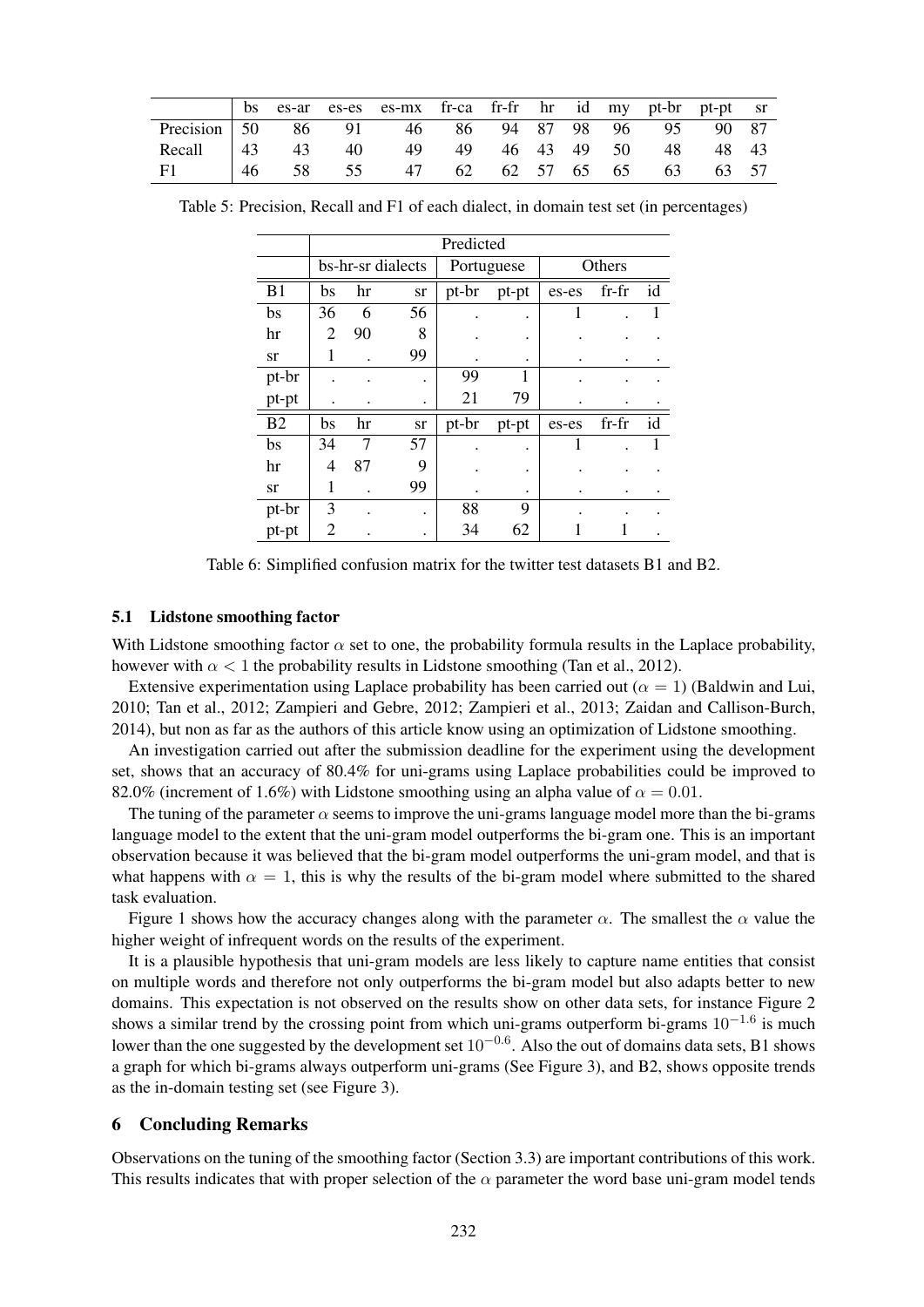to outperforms the word base bi-gram model. This is important because previous published research used the default parameter  $\alpha = 1$  and it looks like bi-gram word base models outperform uni-gram models, where the results shown on this article point otherwise. Uni-gram word base models can have smaller dictionaries which probably are less attached to the training set domain and that could lead to better domain adaptation, this hypothesis needs further investigation.

The optimal value for the alpha parameter seems to be substantially lower than the default set on Laplace probabilities, about  $\alpha = 0.01$  for words uni-grams and  $\alpha = 0.2$  for words bi-grams, where the crossing point from which the uni-grams model outperform the bi-grams model is  $\alpha = 0.25 \ (10^{-0.6})$ this values are derivative from the development set.

This article re-produces a successfully naive Bayes language classifier approach for the automatic classification. The system was trained with for two different groups of languages, the first task contains twelve different languages or dialects group in five different clusters according to their similarity. The groups are: Group A (Bosnian, Croatian, and Serbian), Group B (Malay and Indonesian), Group C (Portuguese: Brazil and Portugal), Group D (Spanish: Argentina, Mexico, and Spain), Group E (French: France and Canada).

Classifying sentences among this groups of languages is not a novel task if analysed on individual groups but what is novel is to discriminate with all twelve groups together, except on previous shared tasks.

As an interesting observation using naive Bayes about 4.2% of the in-domain test set of Argentinian-Spanish is classified as Castilian-Spanish, where almost no Argentinian-Spanish samples are classified as Mexican-Spanish (0.4%). However with the SVM model, this trend is reversed, with SVM still 3% of Argentinian-Spanish samples are misclassified as Spanish, and 13% are misclassified as Mexican-Spanish.

Regarding the second task, classifying Arabic languages/dialects, the results obtained using naive Bayes differ in great manner from the naive Bayes system described in (Zaidan and Callison-Burch, 2014) where the accuracy for each dialect ranges between 69.1% to 86.5%. The data sets are not the same, but the difference could be due to a problem on encoding Arabic characters.

### References

- Judit Acs, László Grad-Gyenge, Thiago Bruno, Rodrigues de Rezende Oliveira, and Vale do Sao Francisco. 2015. A two-level classifier for discriminating similar languages. In *Proceedings of the Joint Workshop on Language Technology for Closely Related Languages, Varieties and Dialects, LT4VarDial*, volume 15, pages 73–77.
- Timothy Baldwin and Marco Lui. 2010. Language Identification: The Long and the Short of the Matter. *Proceedings of the 2010 Conference of the North American Chapter of the Association for Computational Linguistics: Human Language Technologies (NAACL HLT '12)*, (June):229–237.
- Raul Fabra-Boluda, Francisco Rangel, and Paolo Rosso. 2015. NLEL UPV Autoritas participation at Discrimi- ¨ nation between Similar Languages (DSL) 2015 Shared Task. In *Joint Workshop on Language Technology for Closely Related Languages, Varieties and Dialects*, page 52.
- Cyril Goutte and Leger Serge. 2015. Experiments in Discriminating Similar Languages. In *Proceedings of the Joint Workshop on Language Technology for Closely Related Languages, Varieties and Dialects 2015*, pages 78–84, Bulgaria.
- Tommi Jauhiainen, Heidi Jauhiainen, Krister Linden, and Others. 2015. Discriminating similar languages with ´ token-based backoff. In *Proceedings of the Joint Workshop on Language Technology for Closely Related Languages, Varieties and Dialects*.
- Shervin Malmasi and Mark Dras. 2015. Language Identification using Classifier Ensembles. In *Joint Workshop on Language Technology for Closely Related Languages, Varieties and Dialects*, pages 35–43.
- Shervin Malmasi, Marcos Zampieri, Nikola Ljubešić, Preslav Nakov, Ahmed Ali, and Jörg Tiedemann. 2016. Discriminating between similar languages and arabic dialect identification: A report on the third dsl shared task. In *Proceedings of the 3rd Workshop on Language Technology for Closely Related Languages, Varieties and Dialects (VarDial)*, Osaka, Japan.